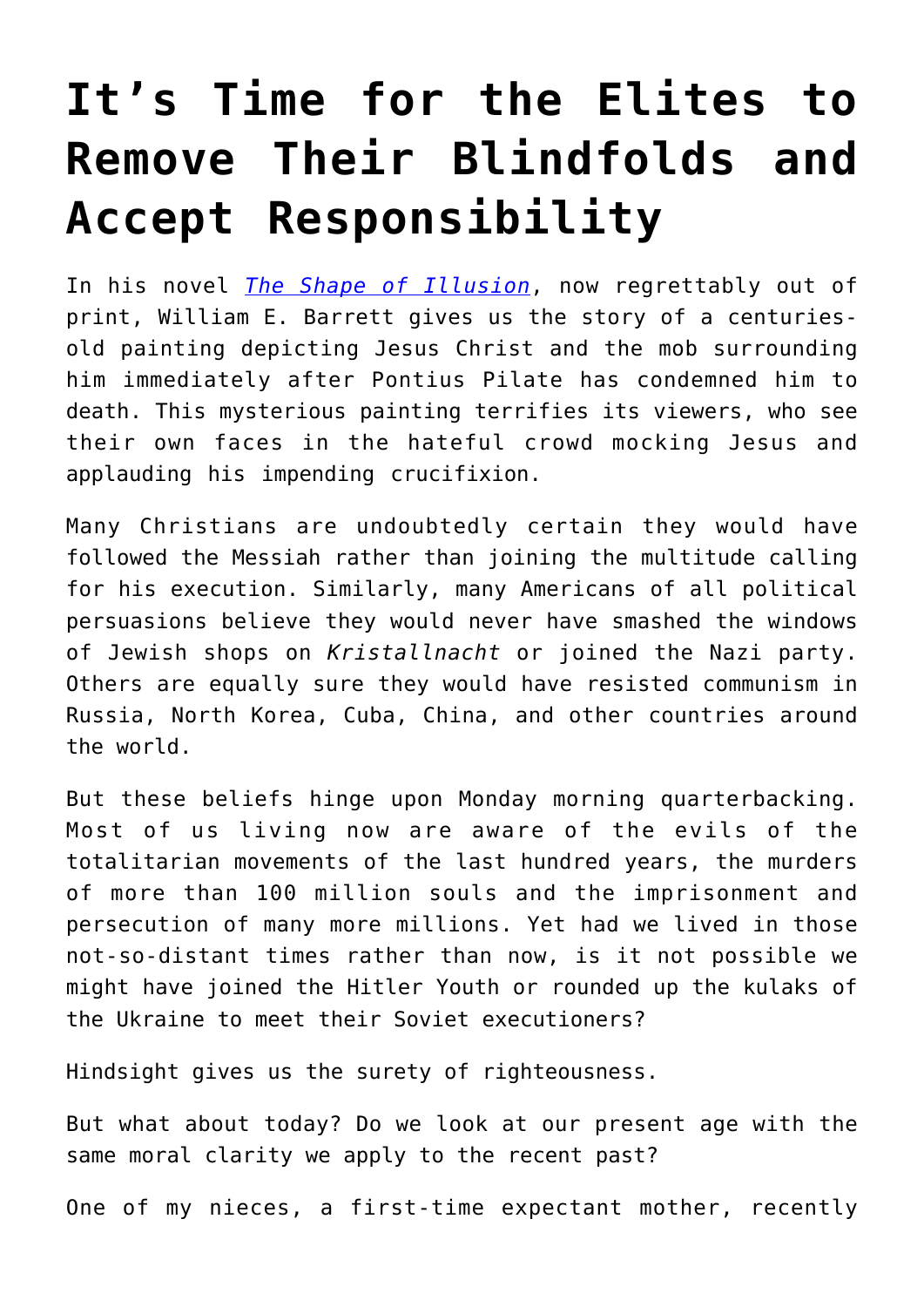posted the ultrasound image of her little boy at 14 weeks on Facebook. He has a head and a body, a male appendage, and is beginning to move his fingers. Yet there are politicians, radical feminists, and others among us who regard that fetus as non-human, a clump of cells. Some of them even favor abortion up to the moment of birth.

Do these people see themselves? Do they understand what they are advocating?

And what of those members of our government, both the elected officials and many of their staff, who cast themselves as protectors of the American people and sympathetic to the poor while they rake in big bucks and leave office as multimillionaires? Bernie Sanders, Barack Obama, Hillary Clinton, Rick Scott, Mitt Romney, and many others talk all the time about helping their fellow citizens, but are meanwhile [awash](https://www.opensecrets.org/news/2020/04/majority-of-lawmakers-millionaires/) [in money,](https://www.opensecrets.org/news/2020/04/majority-of-lawmakers-millionaires/) much of it often gained during their time in office.

If they ever pause to take a look at themselves, do they regard that vast wealth as deserved or as tainted by greed and corruption?

And what about those whose policies have brought ruination to so many Americans? The pandemic lockdowns, for example, destroyed tens of thousands of businesses, sent mental depression and suicide rates skyrocketing, boosted drug and alcohol addiction, and damaged the education of millions of American kids. The trillions of dollars spent—some might say wasted—by the government in the last four years have delivered inflation and a likely recession. Everyone with any common sense predicted this outcome. And now, according to some experts, we're also close to World War III, possibly involving nuclear weapons, in large part the result of failed international policies both here and abroad.

So I wonder: Do the architects of these miseries ever look in the mirror and say, "Man, I've really screwed up"?